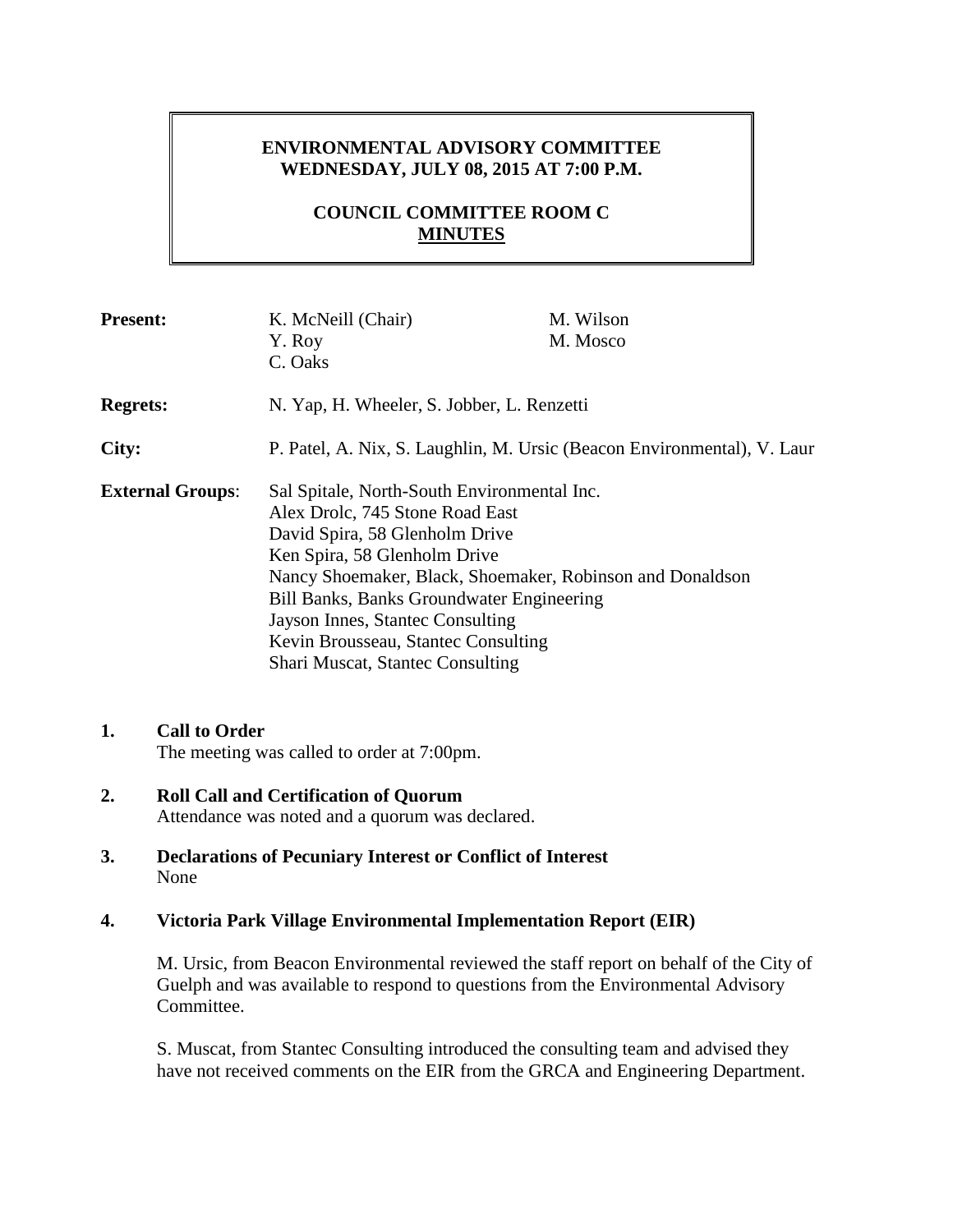S. Muscat briefly commented on various concerns outlined in the Staff Report and advised they will continue to work with the City to address the various issues.

General discussion took place and the Environmental Advisory Committee noted the following:

- Recently released guidelines from TRCA and CVC regarding water balances and wetland protection are worth considering
- If infiltration galleries are on private property then what assurances are there that they will be maintained?
- An explanation for the trigger for adaptive management related to de-watering being a 15% change should be provided
- Monitoring
	- o Section 8.13 of the EIR riparian vegetation should be monitored in September not November
	- o Consider vegetation monitoring in the wetland
	- $\circ$  The goal of the terrestrial monitoring should be clarified 31 plots seems excessive for this site, and data may be more useful than photos
- Concern about elevated chloride levels in the ground water

The Environmental Advisory Committee went into committee to discuss a motion.

Moved by C. Oaks and seconded by Y. Roy

"That the Environmental Advisory Committee defer the approval of the Environmental Implementation Report prepared by Stantec Consulting Ltd. for 1159 Victoria Road (April 2015) until the comments are addressed to the City's and GRCA's satisfaction."

> **Motion Carried -Unanimous-**

### **5. 58 Glenholm Drive EIS TOR**

P. Patel, Environmental Planner with the City of Guelph, reviewed the staff report and was available to respond to questions from the Environmental Advisory Committee.

S. Spitale, from North-South Environmental Inc. spoke to comments in the Staff Report and was available to respond to questions from the Environmental Advisory Committee.

N. Shoemaker, from Black, Shoemaker, Robinson and Donaldson noted that the GRCA has been circulated the EIS TOR and had no comments.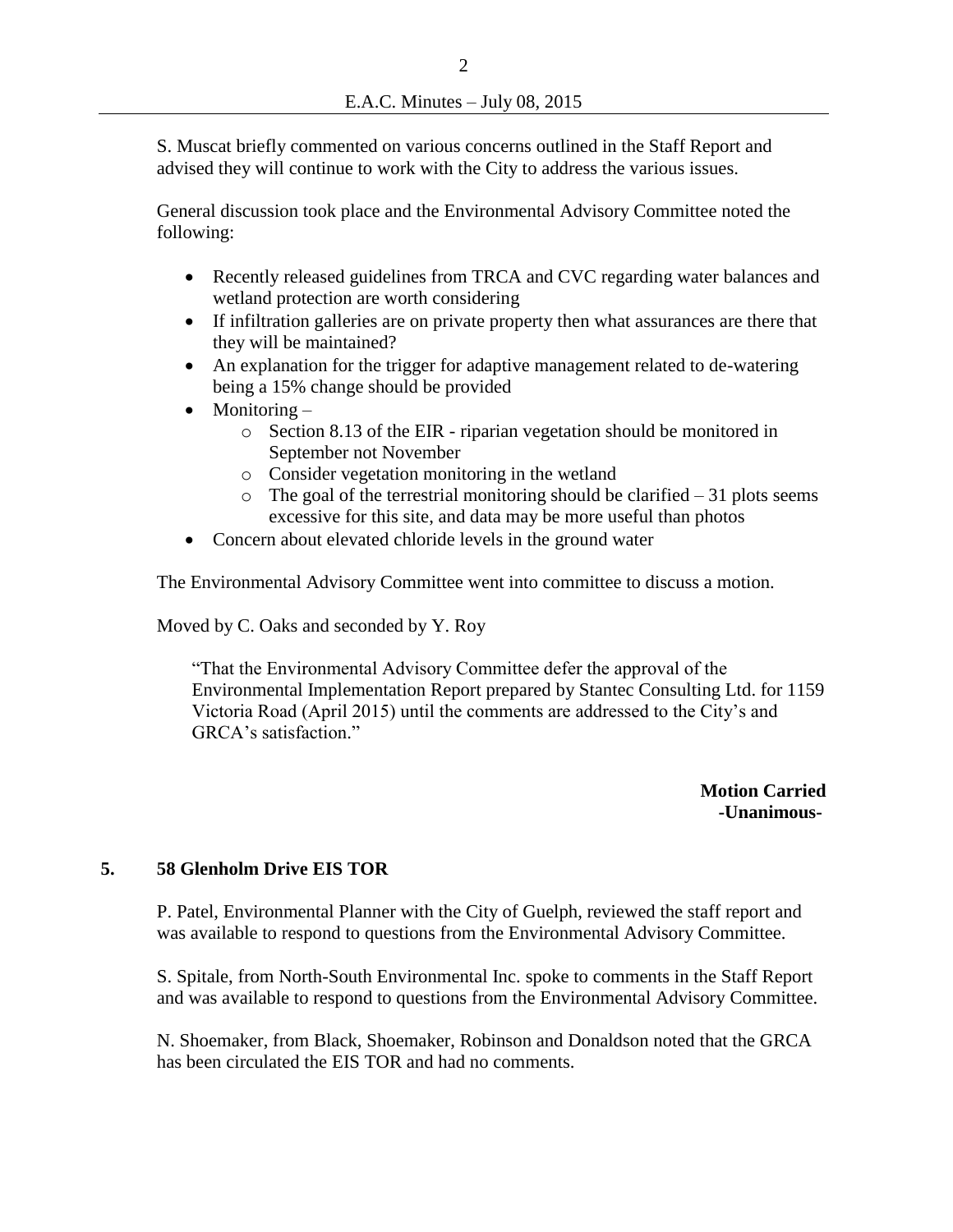General discussion took place and the Environmental Advisory Committee noted the following:

- Provide a map showing the approximate location of where the houses will be located.
- Provide text for protocol of snake and raptor monitoring.

The Environmental Advisory Committee went into committee to discuss a motion.

Moved by C. Oaks and seconded by M. Wilson

"That the Environmental Advisory Committee conditionally support the proposed Terms of Reference for Environmental Impact Study prepared by North-South Environmental Inc. related to 58 Glenholm Drive severance application with the following conditions:

- That the EIS include the Coefficient of Conservation within the inventory table for the plant species;
- The requirement for surveying the natural heritage features be confirmed with City of Guelph staff;
- That the EIS outline the development constraints including the natural heritage feature boundaries and associated buffers based on a staked feature limit;
- That the EIS specifically address impacts to Northern Flying Squirrel and its habitat in the impact assessment and recommend appropriate mitigation measures;
- That a tree inventory, tree preservation plan and tree compensation approach be included; and
- That the EIS consider incorporating small scale Low Impact Development (LID) measures taking into account the field conditions and recharge potential of the area."

 **Motion Carried -Unanimous-**

### **6. 745 Stone Road EIS TOR**

P. Patel, Environmental Planner with the City of Guelph, reviewed the staff report and was available to respond to questions from the Environmental Advisory Committee.

S. Spitale, from North-South Environmental Inc. advised he received the GRCA's comments and will forward to the Environmental Advisory Committee for review.

General discussion took place and the Environmental Advisory Committee noted the following:

• Provide a map showing the approximate location of where the houses will be located.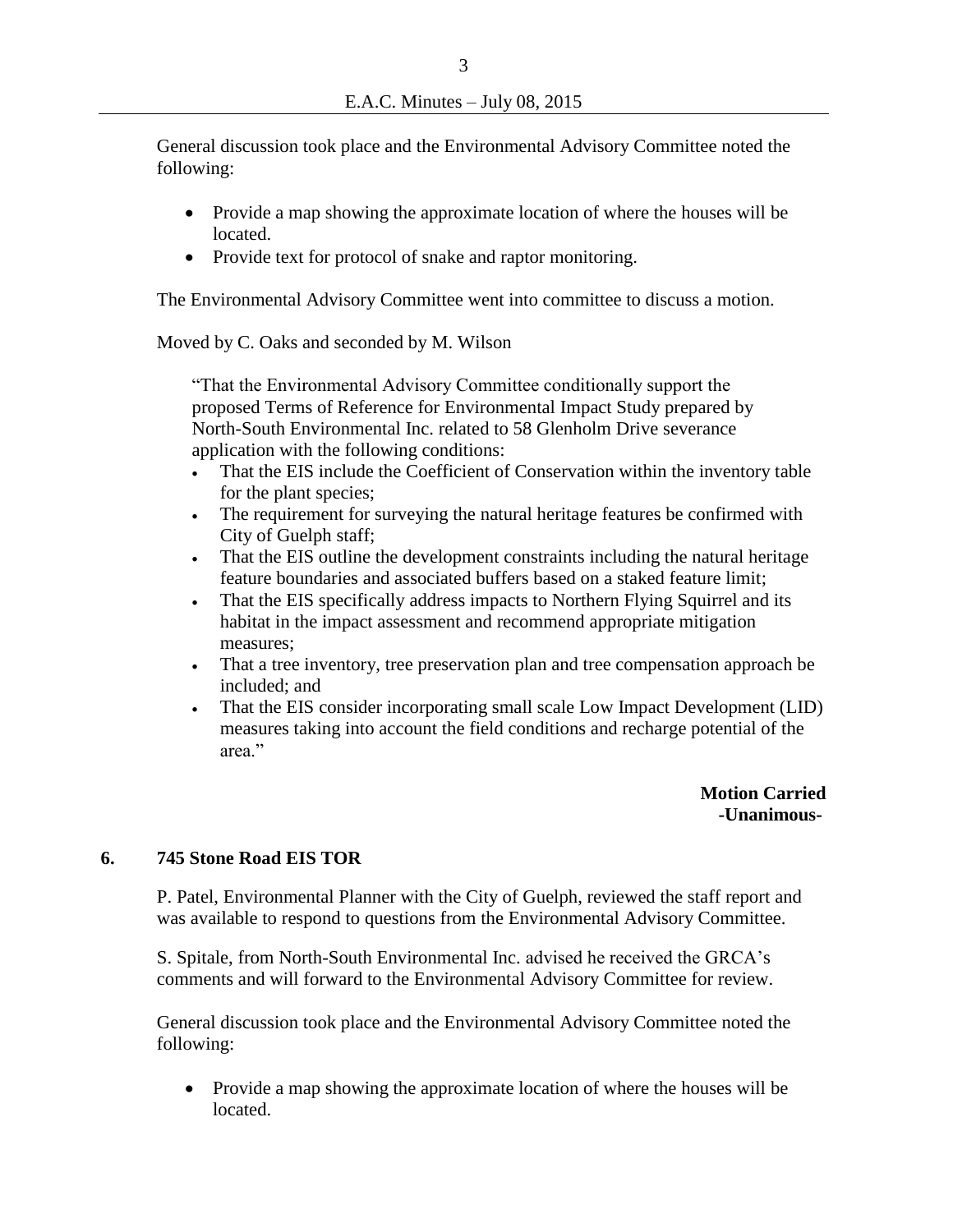- Provide text for protocol of snake and rapture monitoring.
- Consider restoration opportunities in the fill areas.

The Environmental Advisory Committee went into committee to discuss a motion.

Moved by Y. Roy and seconded by C. Oaks

"That the Environmental Advisory Committee conditionally support the proposed Terms of Reference for Environmental Impact Study prepared by North-South Environmental Inc. related to 745 Stone Road East severance application with the following conditions:

- That the EIS be based on a 3-season vegetation inventory including a spring survey;
- That the EIS include the Coefficient of Conservation within the inventory table for the plant species;
- The requirement for surveying the natural heritage features be confirmed with City of Guelph staff;
- That the EIS outline the development constraints including the natural heritage feature boundaries and associated buffers based on a staked feature limit;
- That the EIS specifically address impacts to Northern Flying Squirrel and its habitat in the impact assessment and recommend appropriate mitigation measures;
- That a tree inventory, tree preservation plan and tree compensation approach be included;
- That the EIS consider incorporating small scale Low Impact Development (LID) measures taking into account the field conditions and recharge potential of the area; and
- Explore restoration opportunities for the site"

**Motion Carried -Unanimous-**

#### **7. Clair Maltby Secondary Plan/MESP**

S. Laughlin, Senior Policy Planner with the City of Guelph provided a PowerPoint presentation on the Clair Maltby Secondary Plan and spoke to the project process outline and the terms of reference.

S. Laughlin advised that City staff is seeking input from the Environmental Advisory Committee to assist with the following:

1. Initial thoughts, ideas and feedback about studies/study scope that the City should consider when developing the Terms of Reference;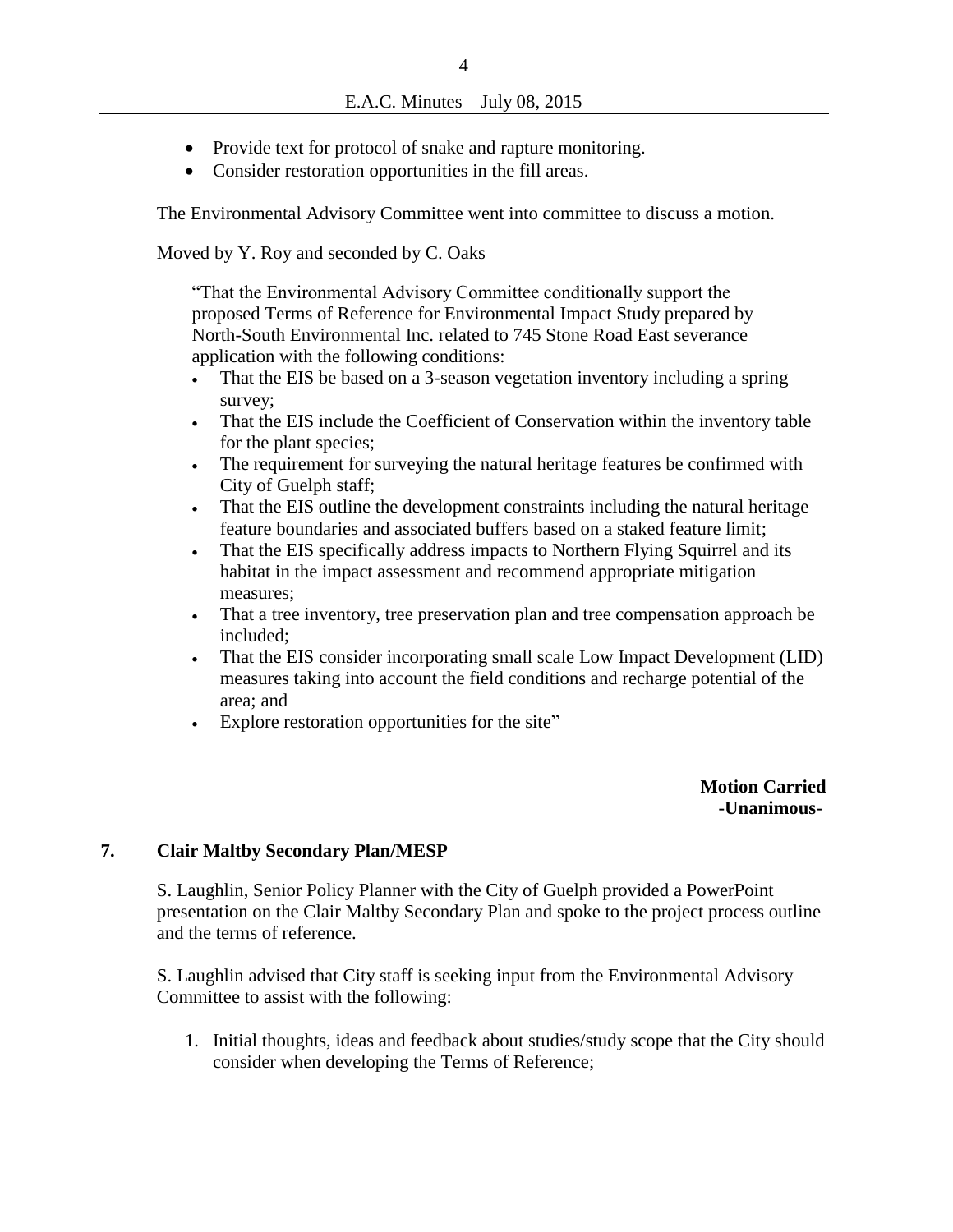2. Appointment of a member(s) to participate as an EAC Representative at a facilitated focus group meeting(s) in late August/early September and bring further ideas and information back to the rest of the Committee.

General discussion took place and City staff was available to respond to questions from the Environmental Advisory Committee.

The Environmental Advisory Committee noted the following:

- Consistent mapping for vulnerable areas
- Obtain good base line data on ground water and surface water
- Look at monitoring reports i.e. Torrance Creek for cumulative impacts

The Environmental Advisory Committee went into committee to discuss a motion.

Moved by M. Mosco and seconded by C. Oaks

"That the Environmental Advisory Committee supports the development of a detailed Terms of Reference for the Clair Maltby Secondary Plan and:

- Appoint C. Oaks and M. Mosco as representatives to participate in a facilitated focus group meeting to be held in late August/early September.
- Recommend staff consider the following in the development of an initial draft Terms of Reference document for the Clair-Maltby Secondary Plan:
	- a. Updating existing recommendations, models and information from the existing Mill Creek, Torrance Creek and Hanlon Creek subwatershed studies (as applicable);
	- b. Assess the existing information regarding the Natural Heritage System to identify potential information gaps and mapping refinements;
	- c. Completing wildlife surveys and a landscape/study area level analysis to inform decision making in relation to wildlife habitat, wildlife movement and ecological linkage functions, as well as potential habitats for Species At Risk, buffers and restoration opportunities;
	- d. Scoping of a storm water management approach that utilizes an integrated water management approach and maintains hydrological and hydrogeological functions;
	- e. Considers long term land use changes and impacts to the study area and will enable development of recommendations and policies to address these changes and possible negative impacts; and,
	- f. Examine and evaluate potential cumulative impacts at a landscape level.
- Request that the Committee be circulated a draft of the Terms of Reference for review and comment and that staff bring an additional report to collect feedback and comments from the Committee."

**Motion Carried -Unanimous-**